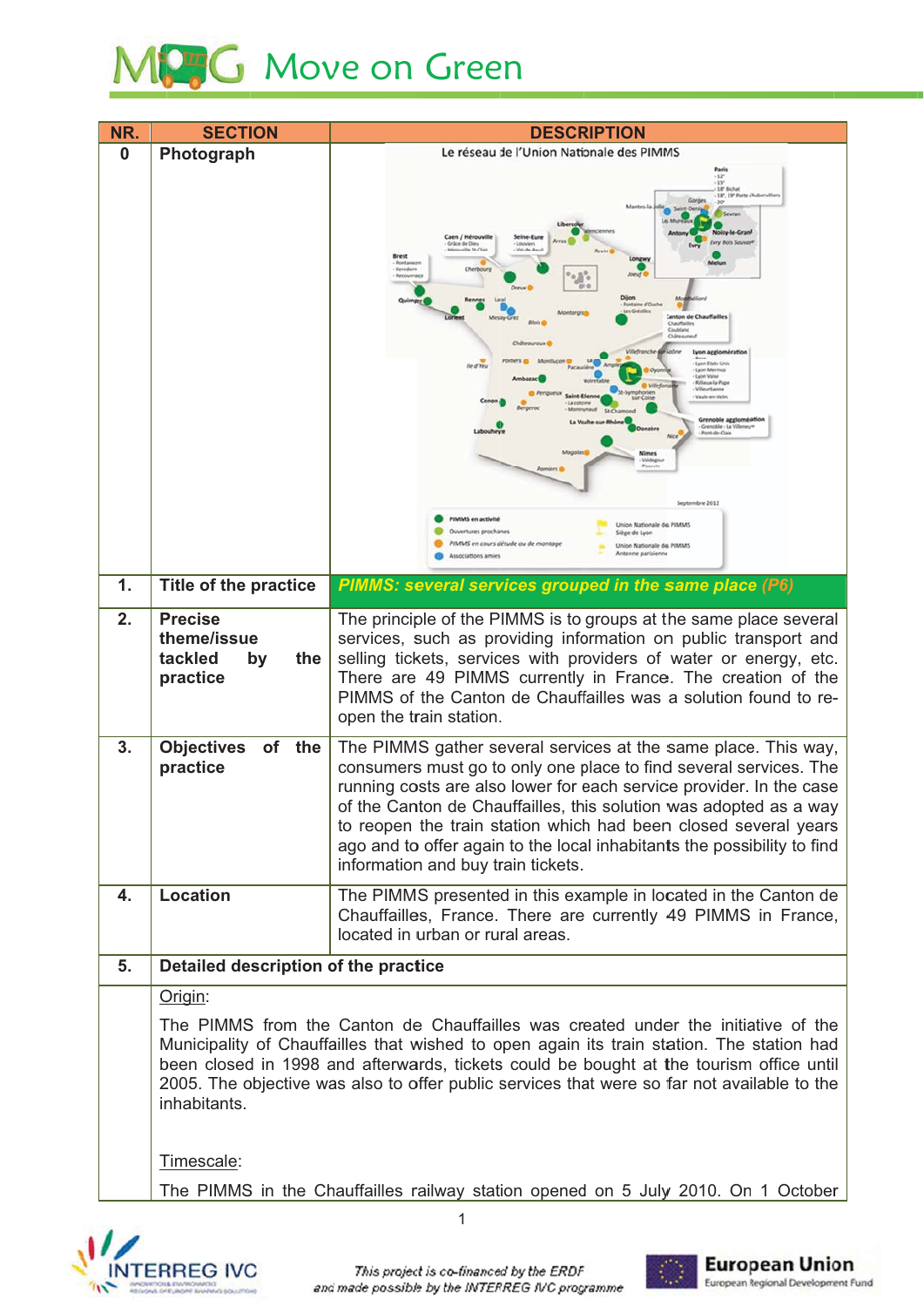

|    | 2010, annex offices were open in 2 neighbouring villages.                                                                                                                                                                                                                                                                                                                                                                                             |  |  |
|----|-------------------------------------------------------------------------------------------------------------------------------------------------------------------------------------------------------------------------------------------------------------------------------------------------------------------------------------------------------------------------------------------------------------------------------------------------------|--|--|
|    | Bodies involved/ implementation:                                                                                                                                                                                                                                                                                                                                                                                                                      |  |  |
|    | Several service providers are involved:                                                                                                                                                                                                                                                                                                                                                                                                               |  |  |
|    | National Railway company SNCF                                                                                                                                                                                                                                                                                                                                                                                                                         |  |  |
|    | Post service La Poste                                                                                                                                                                                                                                                                                                                                                                                                                                 |  |  |
|    | • Social services (Pôle Emploi, CAF, Mission locale, MSA, MIFE, CPAM, )                                                                                                                                                                                                                                                                                                                                                                               |  |  |
|    | All the partners are the following: SNCF, EDF, VEOLIA eau, POLE EMPLOI, L'Assurance<br>Maladie, Les Allocations Familiales, La MIFE, La MSA, Relais de Services Publics, La<br>CRAM, La Mission Locale, Le Pays Charolais-Brionnais, Le Conseil Régional de<br>Bourgogne, La Poste, La Communauté de Commune et la ville de Chauffailles, Le<br>Ministère de l'Ecologie, de l'Energie, du Développement durable et de l'Aménagement du<br>Territoire. |  |  |
|    | Process and detailed content of the practice:                                                                                                                                                                                                                                                                                                                                                                                                         |  |  |
|    | The Chauffailles PIMMS is open every day. The opening hours are the following:                                                                                                                                                                                                                                                                                                                                                                        |  |  |
|    | Monday: 6.30 to 11.45; 13.30 to 18.00<br>$\bullet$                                                                                                                                                                                                                                                                                                                                                                                                    |  |  |
|    | Tuesday to Thursday: 7.30 to 11.45; 13.30 to 18.00<br>$\bullet$                                                                                                                                                                                                                                                                                                                                                                                       |  |  |
|    | Friday: 7.30 to 11.45; 13.30 to 18.30<br>$\bullet$                                                                                                                                                                                                                                                                                                                                                                                                    |  |  |
|    | The annex offices are open only half of the day (Monday to Friday: 13.45 to 16.45 in<br>Coublanc and 09.00 to 12.00 in Chateauneuf). However, they offer the same services as<br>in Chauffailles.                                                                                                                                                                                                                                                     |  |  |
|    | Legal framework:                                                                                                                                                                                                                                                                                                                                                                                                                                      |  |  |
|    | The PIMMS concept is developed by an organisation (Union Nationale des PIMMS) which<br>provides a framework, with a contract (Contrat de franchise sociale PIMMS).                                                                                                                                                                                                                                                                                    |  |  |
| 6. | <b>Evaluation</b>                                                                                                                                                                                                                                                                                                                                                                                                                                     |  |  |
|    | Possible demonstrated results (through indicators):                                                                                                                                                                                                                                                                                                                                                                                                   |  |  |
|    | The objective of keeping the station open, with an employee available, has been<br>reached.                                                                                                                                                                                                                                                                                                                                                           |  |  |
|    | 6 people are employed in the PIMMS.                                                                                                                                                                                                                                                                                                                                                                                                                   |  |  |
|    | A wide range of services provided.                                                                                                                                                                                                                                                                                                                                                                                                                    |  |  |
|    | Possible success factors:                                                                                                                                                                                                                                                                                                                                                                                                                             |  |  |
|    | Strong political wish to start the initiative.                                                                                                                                                                                                                                                                                                                                                                                                        |  |  |
|    | There is a PIMMS network that provides information and support to establish new<br>PIMMS.                                                                                                                                                                                                                                                                                                                                                             |  |  |
|    | As the only service of transport ticketing was not profitable enough, the association<br>with other services which would also not have been profitable by themselves. This<br>system is therefore interesting for the service providers, because they can maintain a                                                                                                                                                                                  |  |  |